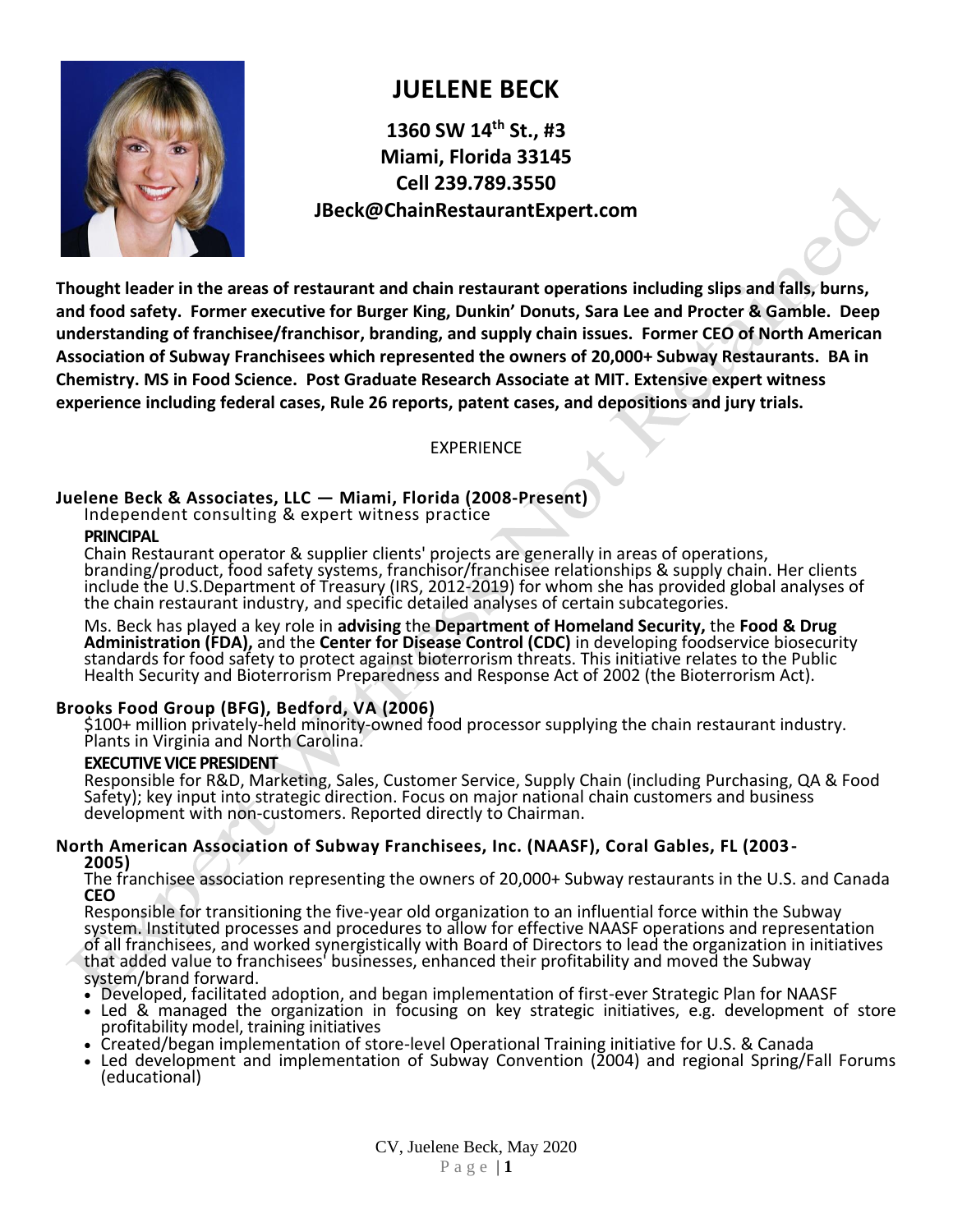• Earlier, as a consultant for the Subway purchasing cooperative (IPC), developed and implemented Subway's comprehensive food safety system, with appropriate new processes and procedures, to optimize and ensure Subway's consistent food quality and safety standards and their system's purchasing efficiencies across all North American Subway restaurants.

## **Sara Lee Corporation (2000-2003)**

A company selling unique, highly value-added branded coffee products & beverage equipment systems.

#### **VICE PRESIDENT, CHAIN RESTAURANTS**

Responsible for new Chain Restaurant business unit, including existing business with over 6,000 Burger King restaurants worldwide, and new business development with other chains. Took "partnership" with Burger King system to a new level through in-depth relationships with key Burger King Corp. executives, influential franchisees, and franchisee organizations, such that DECS was seen as one of BK's more important vendors.

- Worked actively with other chain restaurants' executives, franchisees, etc. to test and expand product line & usage
- Led development of solutions to equipment issues for franchisees across the U.S. through teamwork & technology

## **RFC, Inc., Coral Gables, FL (1995-2000)**

Managed own consulting firm, providing services to the chain restaurant and food processing industries.

#### **PRESIDENT**

- Aggressively searched for food processing company/agribusiness to acquire
- Provided consulting services to food processing & foodservice industries. Worked with major QSR chains (e.g. Subway, McDonald's, Burger King, Jack in The Box) on top-level Product, Supply Chain & Branding issues
- Served as expert witness on various food, beverage/equipment, and food safety litigation cases

# **Burger King Corporation, Miami, FL (1990-1994)**

#### **VICE PRESIDENT, SUPPLY AND RESTAURANT OPERATIONS WORLDWIDE VICE PRESIDENT, SUPPLY MANAGEMENT AND QUALITY ASSURANCE**

Responsible for Quality Assurance through a network of 1,300 suppliers worldwide. Managed corporate and global field QA and Supply Management staff of 33. Additional responsibility for U.S., Europe/Middle East, Asia/Pacific and Latin America distribution, global sourcing, worldwide food safety, and delivery of brand standards

- Built strategic alliances with suppliers and the purchasing cooperative for Burger King in the U.S. (RSI)
- Managed major change in global product/packaging specifications to improve product consistency and brand standard worldwide
- Brought a crucial focus on the importance of the supply chain to the brand's success in new countries, e.g. Turkey, Poland, India

#### **VICE PRESIDENT, BRAND STRATEGY, FOOD AND PACKAGE DEVELOPMENT**

Responsible for the management of new product/packaging and enhancement programs. Key member of Brand Strategy (marketing and advertising) team and worldwide corporate management. Directed staff of 20+ in Miami, Europe/Middle East & Asia/Pacific.

- Joined company to craft a more structured product development process for U.S. operations; worked closely with other Brand Strategy V.P.'s and Operations to develop, sell and execute strategies to build brand/restaurant sales
- Provided key leadership in product quality strategy and execution, global menu management, promotional product strategy and execution, regional product testing and approval, and marketing/product development projects, including strategic effort to build the breakfast business
- Led crucial team-building efforts in the technical product development group; significantly improved sense of mission and morale

#### **Lister Butler Inc., New York, NY (1989-1990)**

A small "boutique" consulting firm specializing in brand and corporate identity programs

#### **VICE PRESIDENT, MARKETING AND SALES**

Responsible for national marketing and sales efforts, including marketing support, public relations, advertising, promotion and direct mail. Member of Executive Committee. Directed a staff of 11. Upgraded staff and programs. Contributed to 40% sales increase within 18 months

# **Dunkin' Donuts, Inc., Randolph, MA (1986-1989)**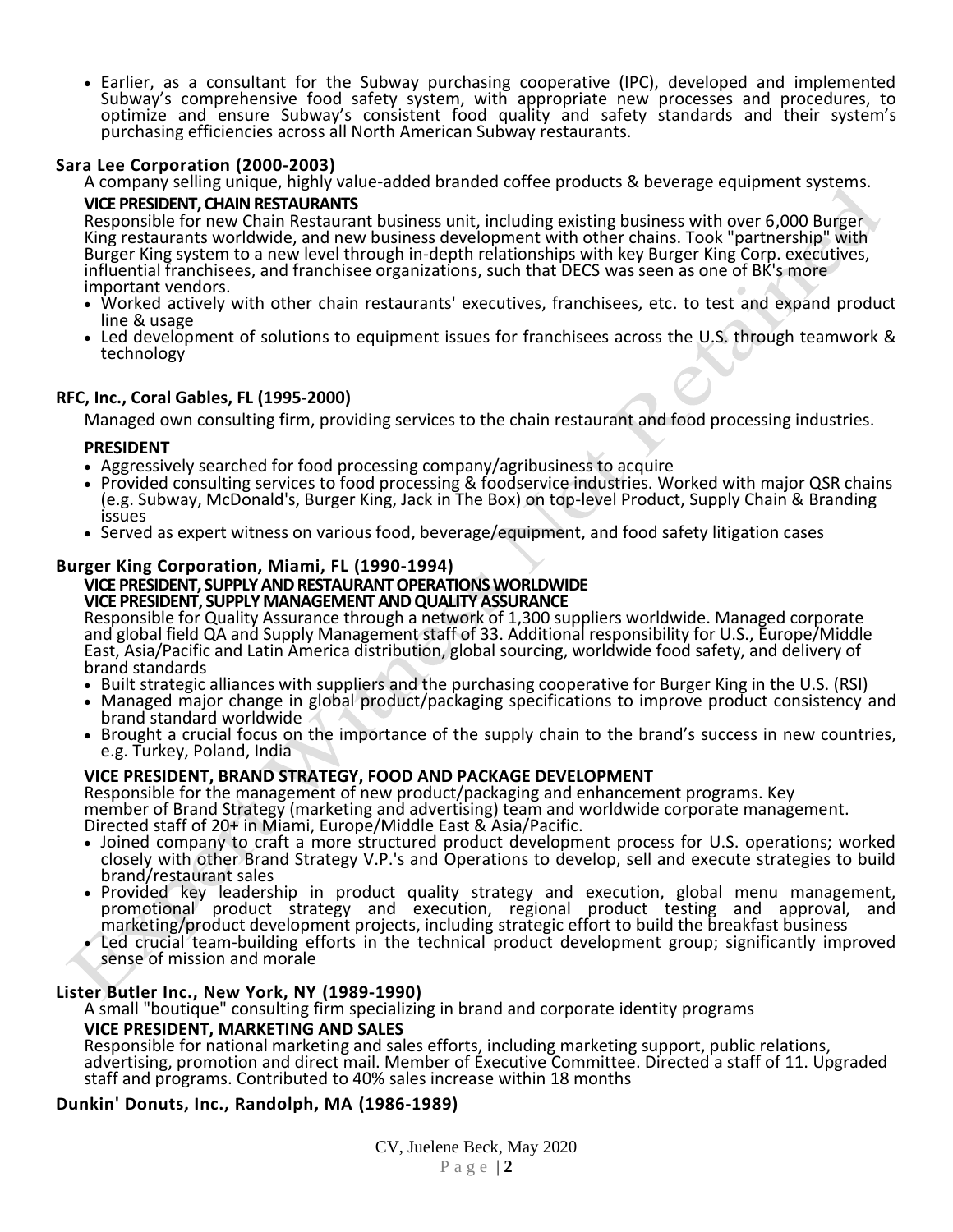A growing franchisor of a dynamic, value-added brand seeking new market opportunities. Positions included:

#### **PRODUCT MANAGER, DONUTS**

Responsible for all product, packaging, promotion, public relations, pricing, advertising and branding decisions for products generating \$400 million in annual sales (50% of company revenues)

• Created, developed and led introduction of Dunkin' Dippers, the first new donut product in the industry in 15 years, with projected annual sales of \$25 to \$40 million. Led reversal of a four-year decline in donut sales.

#### **PRODUCT MANAGER, BEVERAGES ASSISTANT PRODUCT MANAGER, BEVERAGES**

Managed product, packaging, advertising, public relations, sales promotions, market research and pricing for coffee, soft drinks, soup and juice brands. Gained deep experience in production and sales at the unit level

- Developed and managed national product/equipment improvement programs on soup, juice and coffee.
- Helped negotiate first-ever national soft drink contract with Pepsi-Cola. Formed/led Task Force to optimize use of Pepsi Fund. Completed national changeover to Pepsi products/programs, building soft drink sales 80%.
- Rolled out first "meal combination" promotion, building sales through "day-part" marketing and strategically expanding the brand.

#### **Procter & Gamble Company, Cincinnati, OH (1983-1986)**

#### **ASSISTANT BRAND MANAGER — CRUSH BEVERAGES BRAND ASSISTANT - CRUSH BEVERAGES TECHNICAL BRAND MANAGER - CRUSH BEVERAGES**

Analyzed beverage and carbonated soft drink markets. Led packaging development, market research, public relations, sales promotion and advertising programs for the brand. Led cross-functional team of 12 in the development and market testing of a new line of fruit-juice carbonated beverages within R&D Dept, as Technical Brand Manager.

# **Arthur D. Little, Inc., Cambridge, MA (1980-1983)**

#### **INDUSTRY CONSULTANT — FOOD AND AGRIBUSINESS UNIT**

Evaluated food processing, production, marketing and distribution operations and their potential for growth worldwide. Managed or played a key role in industry assessments in Jamaica, Peru, Sri Lanka, Barbados, Haiti, Dominican Republic, and elsewhere. Excelled at forging business linkages between developing countries and U.S. food companies; brought in over \$1 million in consulting fees in this new business area for Arthur D. Little.

#### **Massachusetts Institute of Technology, Cambridge, MA (1979-1980)**

#### **POST-GRADUATE RESEARCH ASSOCIATE — DEPARTMENT OF FOOD SCIENCE**

Conducted research on pseudo-cells, potentially useful for developing simulated plant food tissue, related to graduate research, thesis and publications.

#### EDUCATION

**Master of Science - Food Science** (1978) **—** University of Wisconsin-Madison, Madison, WI **GPA 3.95 Bachelor of Arts - Chemistry** *Magna Cum Laude* (1975) **--** Eastern Nazarene College, Quincy, MA **MBA Courses – Economics, Accounting and Finance** (1984 - 1985) **--** University of Cincinnati, Cincinnati, OH

## PUBLICATIONS

1. Sorensen, J. K., Richardson, T., Lund, D.B. "Using Some Physicochemical Properties of Proteins in Coacervate Systems." Pour-El, A., Ed., American Chemical Society, ACS Symposium Series 1979.

2. Strahm, A., Sorensen, J., and Karel, M. "Oxidation of a Model System Containing Liposomes." Lebensm. Wiss. Technol., 14, 192-197 (1981).

3. Sorensen, J. K. in: "Food Processing in North America - A Struggle for Survival." Murray, J.A., Ed. University of Windsor Press, Windsor, Ontario, Canada, 2-20 (1982).